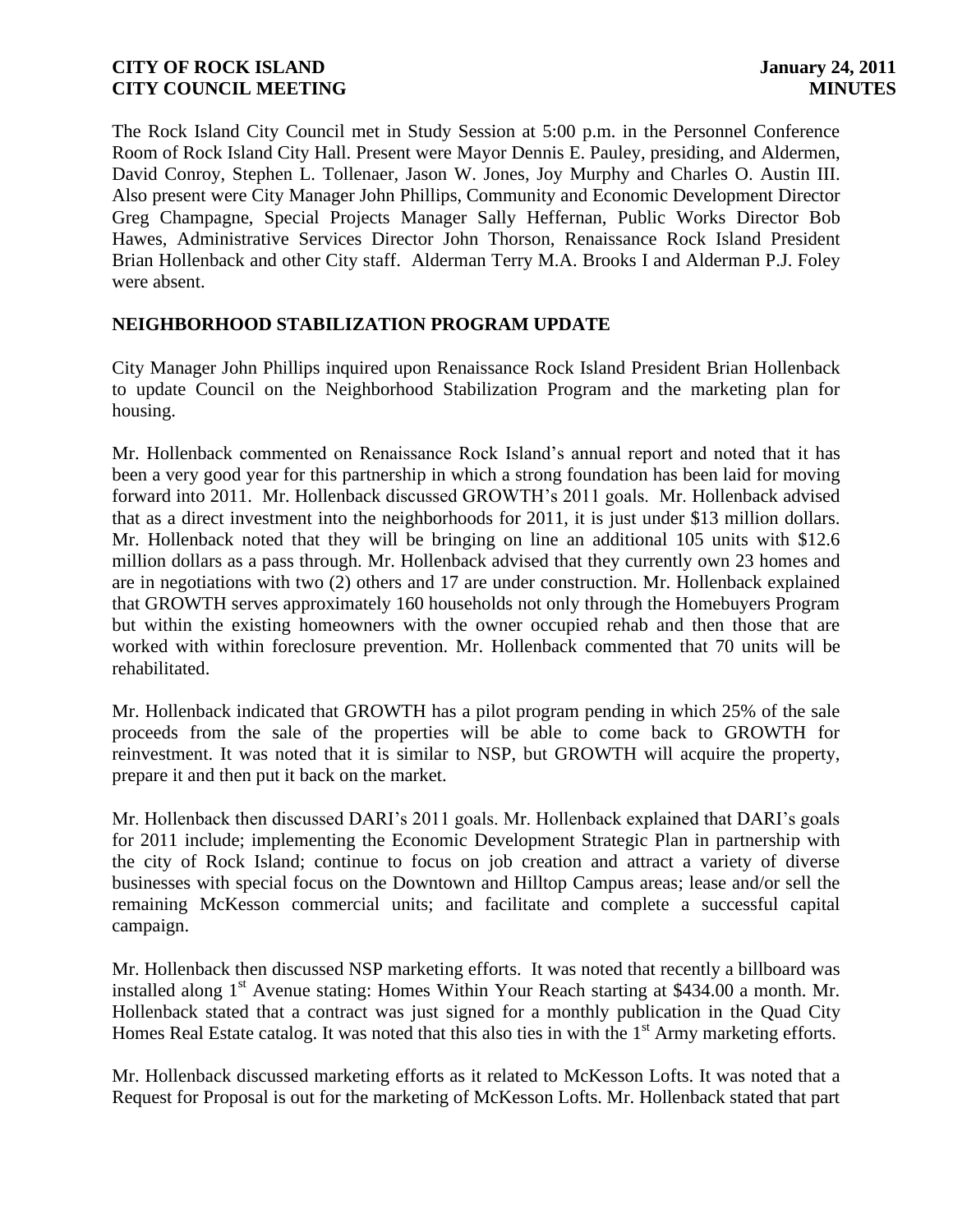of the marketing effort is walking through virtual tours, which is underway. Mr. Hollenback stated that they are also updating the website and taking advantage of the social media. It was noted that an eight (8) page newspaper insert specific to GROWTH and NSP programs will be advertised in the Dispatch/Argus and will be coming out in March. Mr. Hollenback discussed the NSP marketing and advertising budget and gave an update on Jackson Square.

# **DEMONSTRATION ON SITE AND BUILDING INVENTORY**

City Manager Phillips inquired upon Community and Economic Development Director Greg Champagne and Special Projects Manager Sally Heffernan to demonstrate the data base system LOIS for sites and buildings.

Ms. Heffernan advised that the data base system is identified as LOIS, which stands for Location One Information System. Ms. Heffernan stated that this is a listing of sites, buildings and demographic information for Rock Island and the Quad Cities as a whole. It was noted that LOIS is the largest and most used search data base for site selectors in the country. Ms. Heffernan commented that there are 18 states including Illinois that bought into it. It was noted that 6,500 communities have sites and buildings listed on this site. Ms. Heffernan explained that LOIS was created by the economic development community to help fill a void. It was noted that the data base allows for a one-on-one comparison in a consistent format as it relates to sites and buildings.

Ms. Heffernan stated that it is time consuming and it is important to keep the information up to date in the system. Ms. Heffernan indicated that the City has 76 buildings and approximately 18 vacant sites (land parcels) in LOIS.

Ms. Heffernan then demonstrated how to navigate through the system. It was noted that the three (3) main components of the system are the presentation site, administration site and user site. Ms. Heffernan stated that the address for LOIS is [www.location.com.](http://www.location.com/) It was noted that the City is linked to the City site and Live RI website. It was noted that LOIS is a great on-line economic development site selection tool.

Mr. Champagne commented that information on the LOIS site states that 95% of site selectors begin on the internet. Mr. Champagne stated that the site selectors that they have talked to begin their initial screening by looking on LOIS for sites.

Council discussed the LOIS system.

### **EXECUTIVE SESSION**

A motion was made by Alderwoman Murphy and seconded by Alderman Jones to recess to Executive Session on matters of Personnel. The motion carried on a roll call vote. Those voting Aye being Alderman Conroy, Alderman Tollenaer, Alderman Jones, Alderwoman Murphy and Alderman Austin; those voting No, none. The meeting was recessed at 5:50 p.m.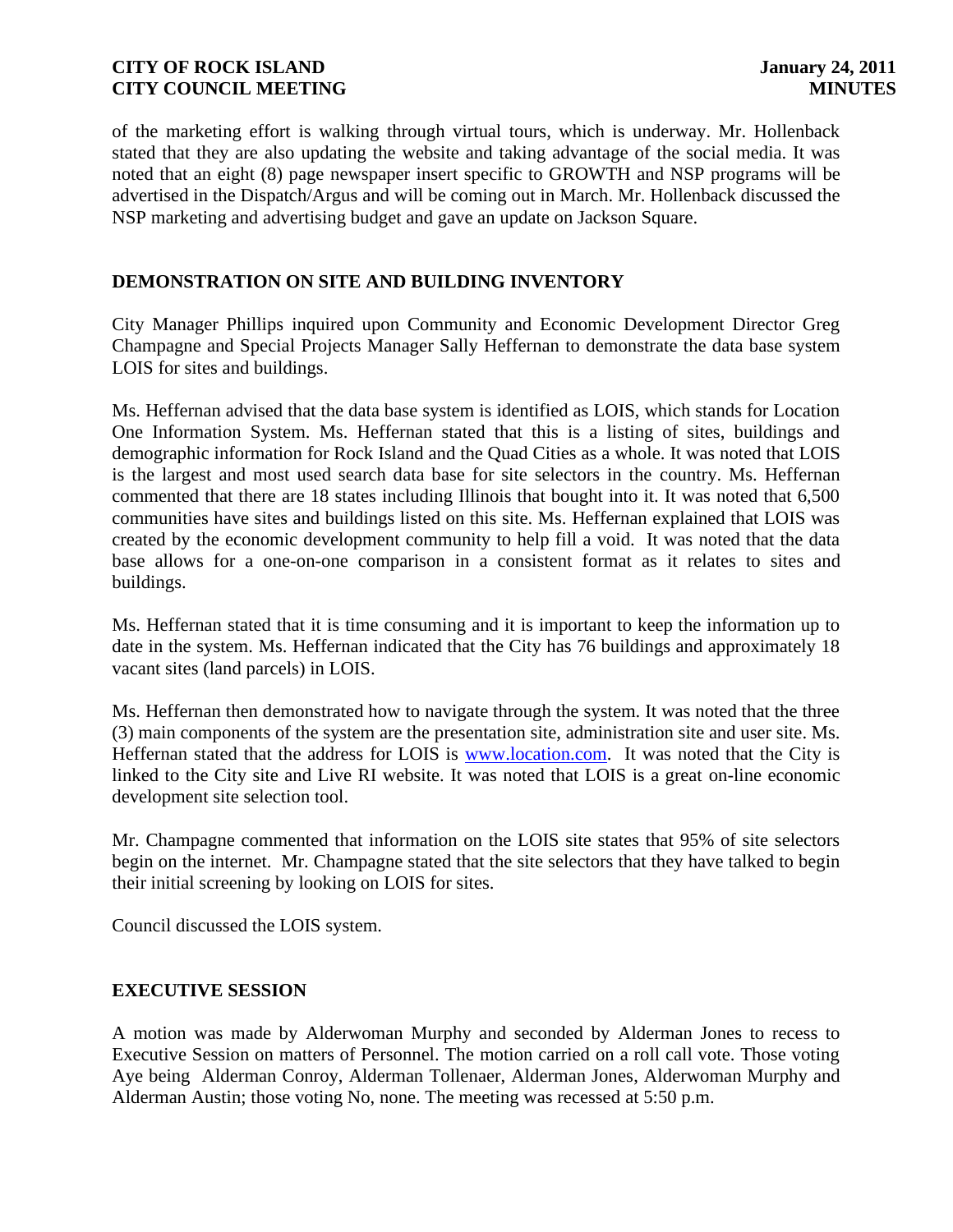Mayor Pauley reconvened the regular meeting at 6:11 p.m.

### **ADJOURNMENT**

A motion made by Alderman Conroy and seconded by Alderman Austin to adjourn the meeting carried by the following Aye and No vote. Those voting Aye being Alderman Conroy, Alderman Tollenaer, Alderman Jones, Alderwoman Murphy and Alderman Austin; those voting No, none. The meeting was adjourned at 6:12 p. m.

> \_\_\_\_\_\_\_\_\_\_\_\_\_\_\_\_\_\_\_\_\_\_\_\_\_\_\_\_\_\_ Aleisha L. Patchin, City Clerk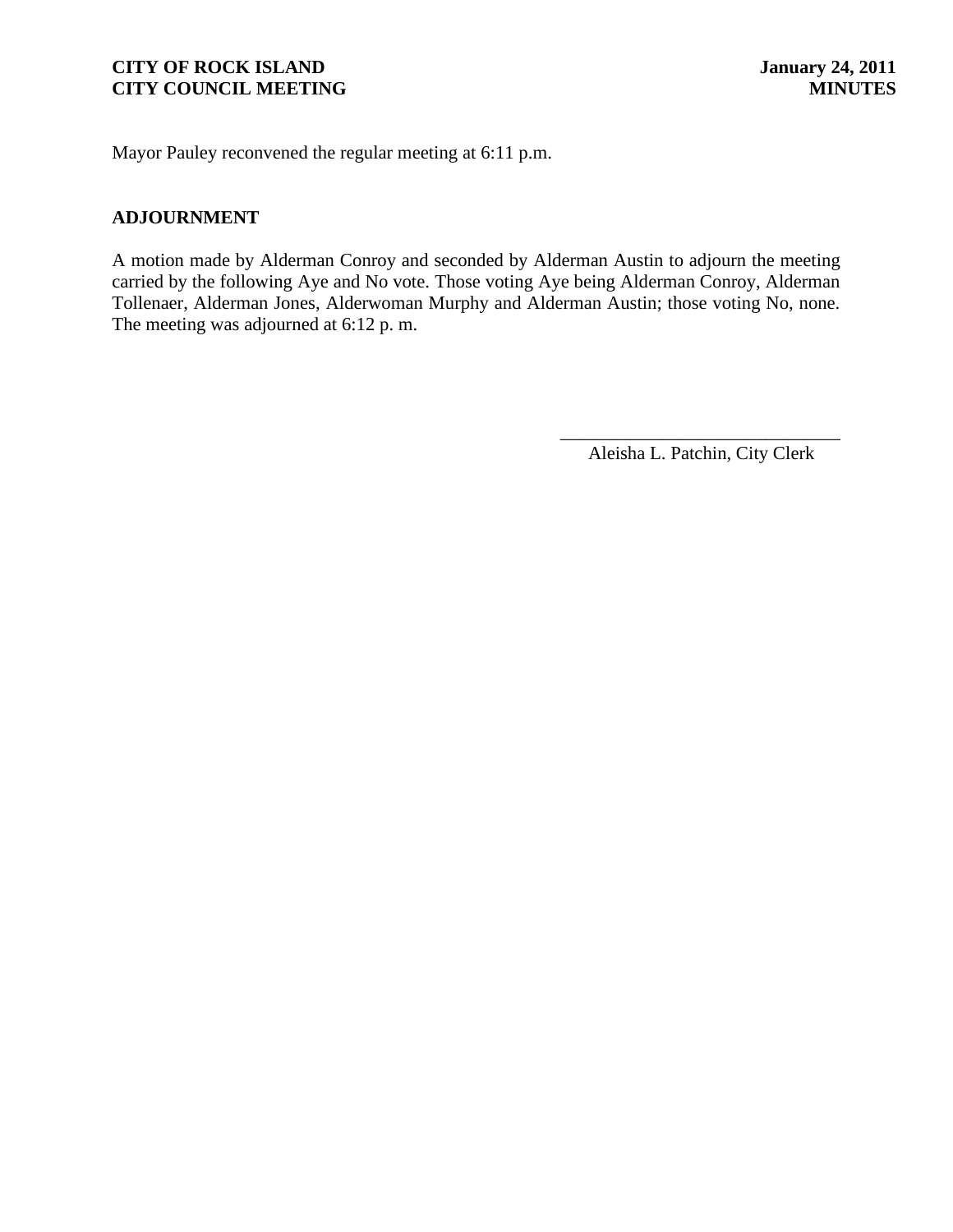Rock Island City Council met in regular session at 6:45 p.m. in Council Chambers of Rock Island City Hall. Present were Mayor Dennis E. Pauley, presiding, and Aldermen David Conroy, P. J. Foley, Stephen L. Tollenaer, Jason W. Jones, Joy Murphy and Charles O. Austin III. City Manager John Phillips was also present. Alderman Terry M.A. Brooks I was absent.

### **Introductory Proceedings**

Mayor Pauley called the meeting to order and led in the Pledge of Allegiance to the Flag of the United States of America. Alderman Foley gave the Invocation.

#### Agenda Item #5 **Minutes of the Meeting of January 17, 2011.**

A motion was made by Alderman Jones and seconded by Alderman Austin to approve the Minutes of the Meeting of January 17, 2011 as printed. The motion carried by the following Aye and No vote; those voting Aye being Alderman Conroy, Alderman Foley, Alderman Tollenaer, Alderman Jones, Alderwoman Murphy and Alderman Austin; those voting No, none.

# Agenda Item #6 **Update Rock Island by Mayor Pauley.**

Mayor Pauley stated that the 2011 Winter issue of Neighborhood News is now available; learn more about past and upcoming Rock Island happenings in the 2011Winter newsletter. Mayor Pauley advised that to look at this issue featuring the exciting Jackson Square project, please visit [www.rigov.org](http://www.rigov.org/) under "Important Links."

Mayor Pauley advised that while glass is not accepted as part of the City's Curbside Recycling Program, Rock Island residents may now recycle glass at the Midland Davis facility located at 3301 4th Avenue, Moline. It was noted that glass may be dropped off Monday through Friday from 7:30 a.m. to 4:00 p.m. and Saturday from 7:30 a.m. to 11:30 a.m. Mayor Pauley stated that for more information on the City's recycling program, please call the Public Works Department at 732-2200 or visit the City's website at [www.rigov.org.](http://www.rigov.org/)

Mayor Pauley indicated that Augustana College's Women in Leadership Symposium will be held Monday, January  $24<sup>th</sup>$  and  $25<sup>th</sup>$ . It was noted that this two-day symposium will celebrate the accomplishments of women leaders and prepare women to be leaders. The Mayor added that all events are free and open to the public with the exception of the Monday night dinner. It was noted that speakers will include women leaders from John Deere, Trinity Health, WQAD, World Relief and more. Mayor Pauley stated that for more information please visit [www.augustana.edu.](http://www.augustana.edu/)

Mayor Pauley stated that the Rock Island Economic Growth Corporation has received an allocation of \$980,000.00 from the Illinois Housing Development Authority for its HOME Purchase Renovation Program. It was noted that this represents a \$360,000.00 increase over the prior year award meaning more homebuyers can be assisted. Mayor Pauley stated that for more information on the HOME Purchase Renovation Program; please call Rock Island Economic Growth at 788-6311.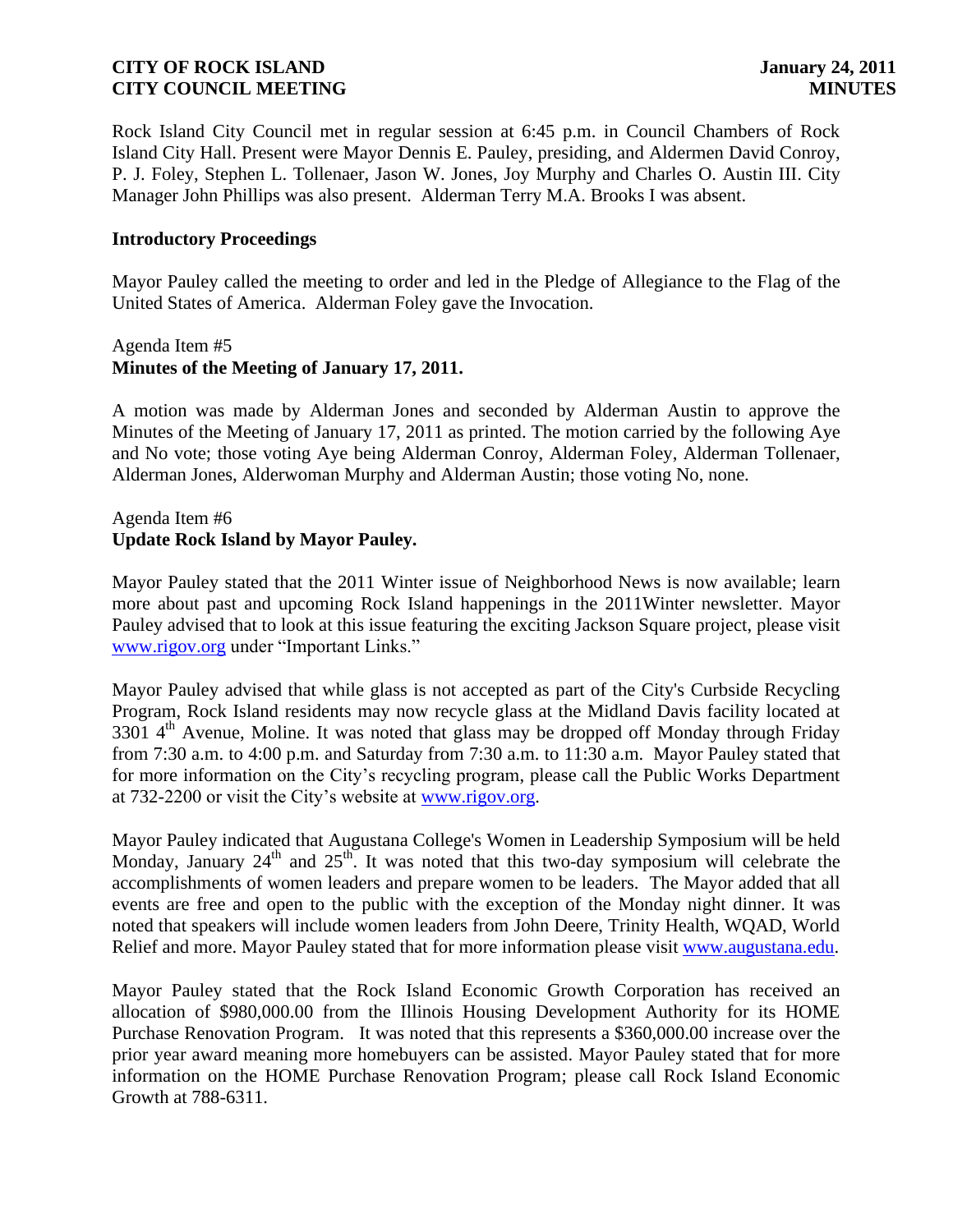# Agenda Item #7 **Presentation by the Advanced Technology Sustainability Consortium.**

Mr. Kevin Koski, Chair of the ATSC stepped forward. Mr. Koski stated that members of Rock Island's Advanced Technology and Sustainability Consortium (ATSC) established the Mark W. Schwiebert Sustainability Leadership Award in April of 2009. Mr. Koski advised that it was created to honor former Mayor Schwiebert for his 20 years of service to Rock Island and for his work in the area of sustainable initiatives. It was noted that this special award would be given annually to a business, organization or individual that has demonstrated outstanding leadership in the area of green or sustainable initiatives. The first award was presented to Mark Schwiebert at the January 2010 City Council meeting.

Mr. Koski noted that the actual award was created from a green material. It was developed from a small piece of steel beam taken from the Armory demolition site. Mr. Koski indicated that Valley Construction y provided a 10" x 6" section of beam and also created an attractive wooden base to hold the heavy piece. It was noted that the base was designed with space for names of future award recipients. Mr. Koski added that the award is now kept in the City Hall trophy case with a smaller award to be presented to the recipient as a reminder of the acknowledgement.

Mr. Koski stated that seven (7) nominations were received for the 2010 award and of the seven, three (3) were nominations for Augustana College. Mr. Koski provided highlights from the nominations. Mr. Koski then presented Augustana College President Steve Bahls with the award.

Mr. Bahls thanked the City and members of the selection committee for the award. Mr. Bahls stated that these recent efforts were student led and thanked the students of Augustana College for their sustainability efforts.

Mayor Pauley congratulated Augustana College for all of their efforts.

# Agenda Item #8 **CLAIMS**

It was moved by Alderman Austin, seconded by Alderwoman Murphy to accept the following report and authorize payment as recommended. The motion carried by the following Aye and No vote: those voting Aye being Alderman Conroy, Alderman Foley, Alderman Tollenaer, Alderman Jones, Alderwoman Murphy and Alderman Austin; those voting No, none.

a. Report from the Administrative Services Department regarding payment in the amount of \$21,930.00 to Active Network, Inc. for annual maintenance for the Park and Recreation software. (022)

# Agenda Item #9 **Claims for the week of January 14th through January 20th in the amount of \$748,172.09.**

Alderman Jones moved and Alderwoman Murphy seconded to allow the claims. The motion carried by the following Aye and No vote: those voting Aye being Alderman Conroy, Alderman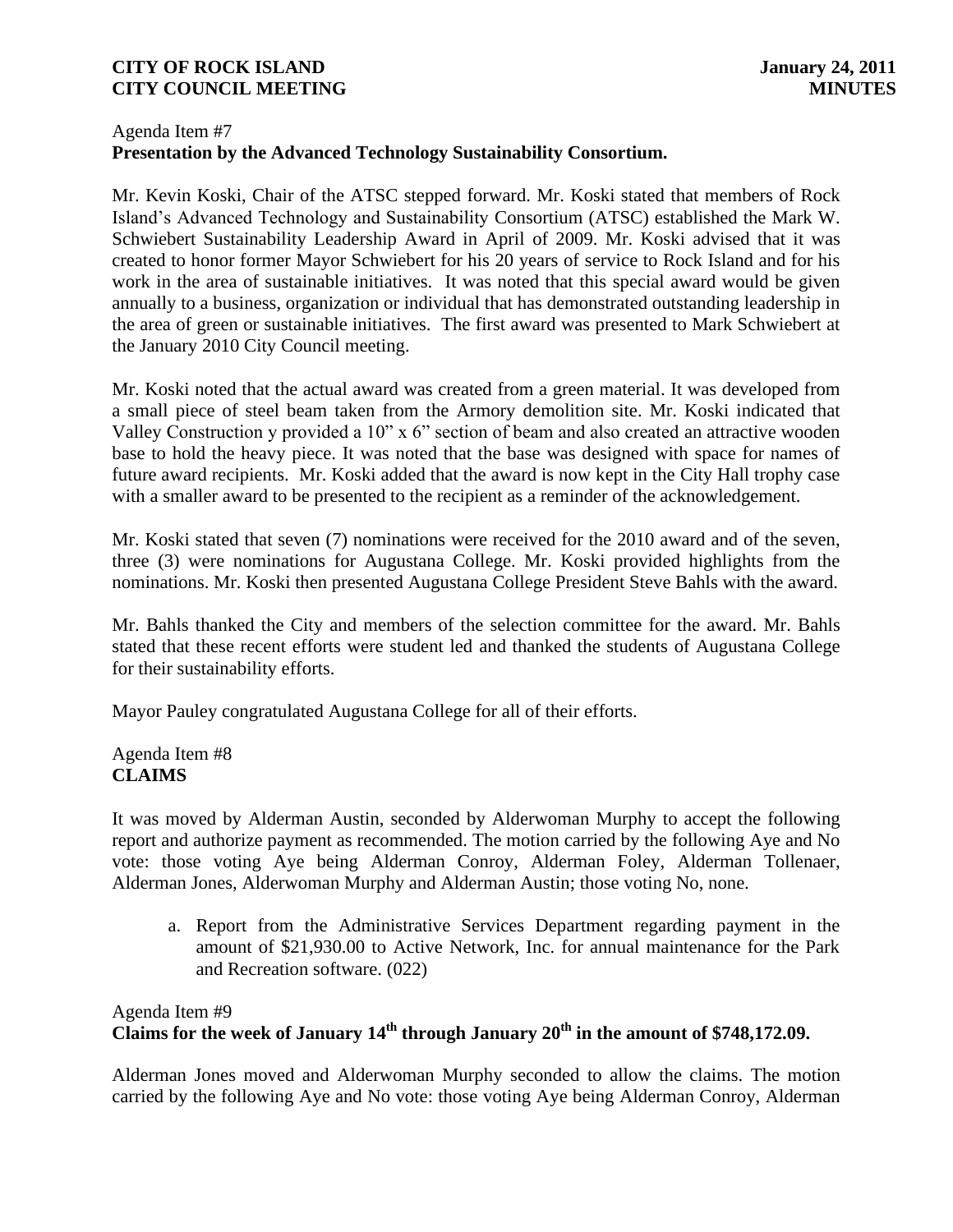Foley, Alderman Tollenaer, Alderman Jones, Alderwoman Murphy and Alderman Austin; those voting No, none.

#### Agenda Item #10

# **Report from the Administrative Services Department regarding the purchase of Symantec Enterprise Antivirus software security renewals from CDW-G in the amount of \$4,770.00.**

It was moved by Alderman Foley, seconded by Alderman Austin to approve the purchase as recommended and authorize payment. The motion carried by the following Aye and No vote: those voting Aye being Alderman Conroy, Alderman Foley, Alderman Tollenaer, Alderman Jones, Alderwoman Murphy and Alderman Austin; those voting No, none.

### Agenda Item #11

### **Report from the Public Works Department regarding the state contract purchase of 19 patriot prisoner seats from Landmark Ford, Inc. in the amount of \$7,714.00**.

Alderman Conroy moved and Alderwoman Murphy seconded to approve the purchase as recommended. The motion carried by the following Aye and No vote: those voting Aye being Alderman Conroy, Alderman Foley, Alderman Tollenaer, Alderman Jones, Alderwoman Murphy and Alderman Austin; those voting No, none.

#### Agenda Item #12

## **Report from the Public Works Department regarding bids for the purchase of water treatment chemicals, recommending the bid for each of the water treatment chemicals listed in the report in the total amount of \$472,961.30.**

Alderman Conroy moved and Alderwoman Murphy seconded to award the bid as recommended and authorize purchases. The motion carried by the following Aye and No vote: those voting Aye being Alderman Conroy, Alderman Foley, Alderman Tollenaer, Alderman Jones, Alderwoman Murphy and Alderman Austin; those voting No, none.

#### Agenda Item #13

**Report from the Community and Economic Development Department regarding a contract and bid for NSP 2 NESHAPS asbestos investigation of 20 residential properties, recommending authorizing staff to terminate the contract with Ramsco for failure to perform and accept the next low bid from EnviroNet, Inc. in the amount of \$9,225.00.**

It was moved by Alderman Foley, seconded by Alderman Conroy to terminate the contract with Ramsco as recommended, award the bid to EnviroNet and authorize the City Manager to execute the contract documents. The motion carried by the following Aye and No vote: those voting Aye being Alderman Conroy, Alderman Foley, Alderman Tollenaer, Alderman Jones, Alderwoman Murphy and Alderman Austin; those voting No, none.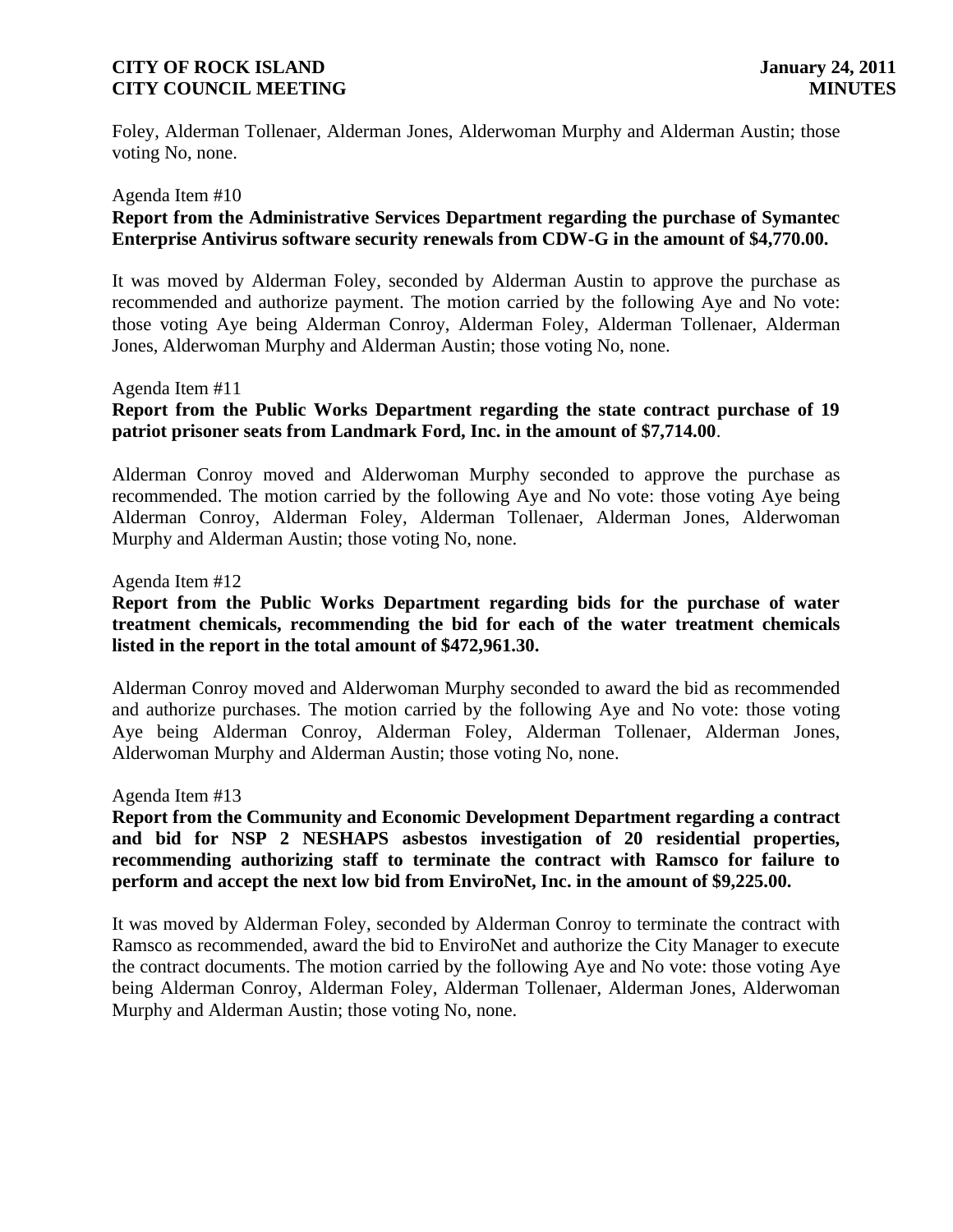#### Agenda Item #14

**Report from the Community and Economic Development Department regarding an amendment to the environmental consulting contract with EnviroNet, Inc. for the development of a cleanup plan for the Jackson Square site**.

Alderman Foley moved and Alderwoman Murphy seconded to approve the amendment as recommended and authorize the City Manager to execute the contract documents. The motion carried by the following Aye and No vote: those voting Aye being Alderman Conroy, Alderman Foley, Alderman Tollenaer, Alderman Jones, Alderwoman Murphy and Alderman Austin; those voting No, none.

Agenda Item #15

# **Report from the Finance Department regarding a rate increase in the prepared food and liquor tax, recommending changing the rate from 1.0% to 1.5% effective April 1, 2011.**

It was moved by Alderman Austin, seconded by Alderman Tollenaer to approve the rate increase as recommended and refer to the City Attorney for an ordinance. The motion carried by the following Aye and No vote: those voting Aye being, Alderman Foley, Alderman Tollenaer and Alderman Austin; those voting No, Alderman Conroy, Alderman Jones and Alderwoman Murphy.

The vote ended in a tie. Mayor Pauley advised that the Mayor may choose whether or not to break a tie. Mayor Pauley chose to break the tie and voted Aye. Agenda Item #15 was approved.

#### Agenda Item #16

# **Report from the Finance Department regarding an adjustment to the Fiscal Year 2011 Budget, recommending increasing the State Drug Prevention Fund in the amount of \$7,714.00.**

Alderman Jones moved and Alderwoman Murphy seconded to approve the budget adjustment as recommended. The motion carried by the following Aye and No vote: those voting Aye being Alderman Conroy, Alderman Foley, Alderman Tollenaer, Alderman Jones, Alderwoman Murphy and Alderman Austin; those voting No, none.

#### Agenda Item #17

# **Report from General Administration regarding a revised gaming allocation, recommending that \$46,665.00 in undesignated gaming funds for Fiscal Year 2011/2012 be allocated for contract street maintenance**.

It was moved by Alderman Conroy, seconded by Alderwoman Murphy to approve the allocation as recommended. The motion carried by the following Aye and No vote: those voting Aye being Alderman Conroy, Alderman Foley, Alderman Tollenaer, Alderman Jones, Alderwoman Murphy and Alderman Austin; those voting No, none.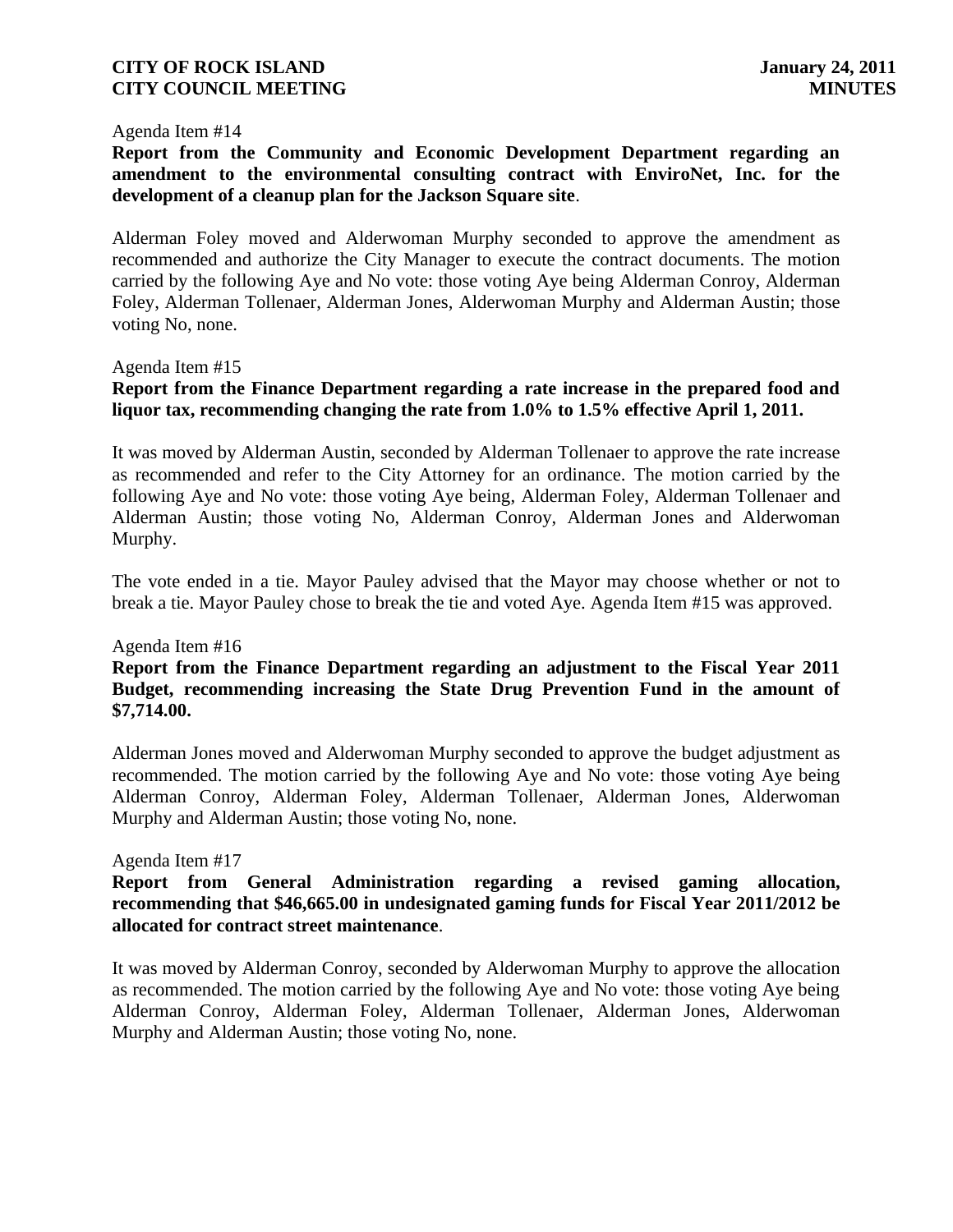#### Agenda Item #18

**Report from the Community and Economic Development Department regarding amendments to the Rental Housing Program Ordinance related to fees charged for a rental residential property license.**

Alderman Austin moved and Alderman Foley seconded to approve the amendments as recommended and refer to the City Attorney for an ordinance. The motion carried by the following Aye and No vote: those voting Aye being Alderman Conroy, Alderman Foley, Alderman Tollenaer and Alderman Austin; those voting No, Alderman Jones and Alderwoman Murphy.

#### Agenda Item #19

### **Report from the Police Department regarding amendments to Chapter 8, Article II, Sec. 8- 28 of the Code of Ordinances related to alarm permit fines.**

It was moved by Alderwoman Murphy, seconded by Alderman Austin to approve the amendments as recommended and refer to the City Attorney for an ordinance. The motion carried by the following Aye and No vote: those voting Aye being Alderman Conroy, Alderman Foley, Alderman Tollenaer, Alderman Jones, Alderwoman Murphy and Alderman Austin; those voting No, none.

#### Agenda Item #20

### **Report from the Police Department regarding an amendment to Chapter 3: Alcoholic Liquor, Sec. 3-11 paragraph (m) of the City Code of Ordinances.**

Alderwoman Murphy moved and Alderman Austin seconded to approve the amendment as recommended and refer to the City Attorney for an ordinance. The motion carried by the following Aye and No vote: those voting Aye being Alderman Conroy, Alderman Foley, Alderman Tollenaer, Alderman Jones, Alderwoman Murphy and Alderman Austin; those voting No, none.

Agenda Item #21

# **Report from the Public Works Department regarding a Resolution supporting a grant application related to the 6th Avenue sewer replacement as part of the Long Term Control Plan.**

It was moved by Alderman Tollenaer, seconded by Alderman Conroy to adopt the resolution. The motion carried by the following Aye and No vote: those voting Aye being Alderman Conroy, Alderman Foley, Alderman Tollenaer, Alderman Jones, Alderwoman Murphy and Alderman Austin; those voting No, none.

Agenda Item #22

**Report from the Traffic Engineering Committee regarding a request to either ban parking**  or install residential permit parking on the east side of  $5<sup>th</sup>$  Street between  $37<sup>th</sup>$  and  $39<sup>th</sup>$ **Street.**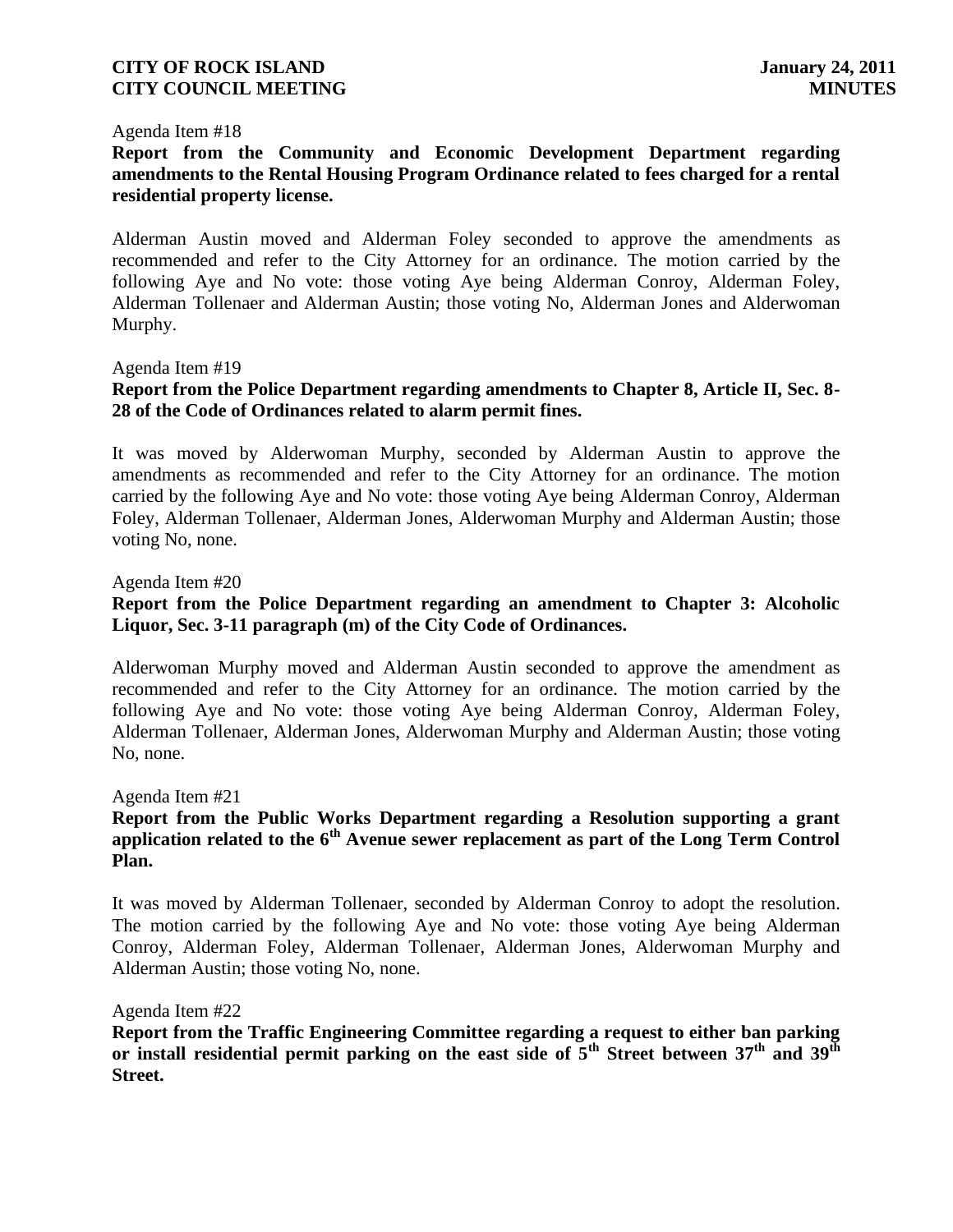**Note:** The original report and printed Agenda had an error regarding the streets. The corrected motion states whether or not to ban parking on the east side of  $5<sup>th</sup>$  Street between 37<sup>th</sup> and 39<sup>th</sup> Avenues.

Alderman Austin moved and Alderman Conroy seconded to approve the ban on parking on the east side of  $5<sup>th</sup>$  Street between  $37<sup>th</sup>$  and  $39<sup>th</sup>$  Avenues as recommended and refer to the City Attorney for an ordinance. The motion carried by the following Aye and No vote: those voting Aye being Alderman Conroy, Alderman Foley, Alderman Tollenaer, Alderman Jones, Alderwoman Murphy and Alderman Austin; those voting No, none.

#### Agenda Item #23

# **Report from the Traffic Engineering Committee regarding a request to install a handicapped parking space at 1517 32nd Street.**

It was moved by Alderman Tollenaer, seconded by Alderwoman Murphy to approve the request as recommended and refer to the City Attorney for an ordinance. The motion carried by the following Aye and No vote: those voting Aye being Alderman Conroy, Alderman Foley, Alderman Tollenaer, Alderman Jones, Alderwoman Murphy and Alderman Austin; those voting No, none.

#### Agenda Item #24

**Report from the City Clerk regarding various license fee increases, recommending an increase of \$5.00 (from \$60.00 to \$65.00) for coin operated game fees, an increase of \$50.00 (from \$50.00 to \$100.00) for tree trimmer fees, an increase of \$50.00 (from \$100.00 to \$150.00) for city ordinance control of private parking lot fees and an increase of \$10.00 (from \$35.00 to \$45.00) for filling station (gas nozzle) fees**.

Alderwoman Murphy moved and Alderman Austin seconded to approve the increases as recommended and refer to the City Attorney for an ordinance. The motion carried by the following Aye and No vote: those voting Aye being Alderman Conroy, Alderman Tollenaer, Alderman Jones, Alderwoman Murphy and Alderman Austin; those voting No, Alderman Foley.

# Agenda Item #25 **Items from the City Manager's Memorandum Packet.**

City Manager Phillips inquired upon Finance Accounting Supervisor Linda Johnson to review the December 2010 Management Report.

Ms. Johnson stated that in the General Fund, the benchmark for revenues and expenditures is 75%. It was noted that in the General Fund, revenue is reported on target at 77% and expenditures are below target at 66%. Ms. Johnson advised that the tax revenue is projected to exceed budget by approximately \$500,000.00. It was noted that this is primarily due to the Replacement Tax. It was noted that in the Gaming Fund, expenditures are on target at 75% and revenue is at 82%. Ms. Johnson commented that in Parks and Public Works, revenue is above budget for most funds due to the recording of bond proceeds from the 2010A and 2010B bond issues. It was noted that Parks, Water and Wastewater expenses are below budget and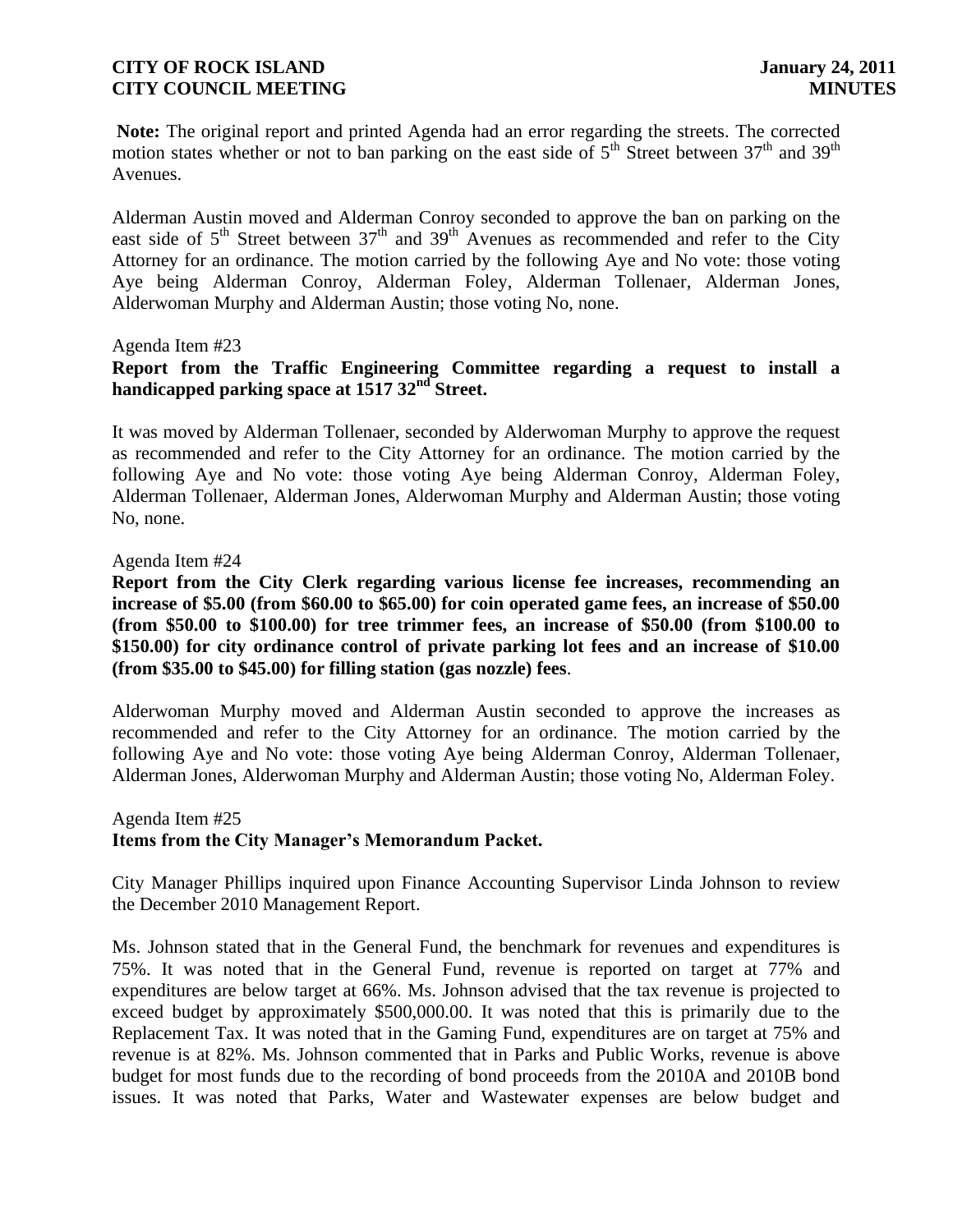Stormwater and Sunset Marina revenues and expenses are on target. Ms. Johnson indicated that Motor Fuel Tax revenues and expenses are both above target at approximately 90%.

Mr. Phillips made reference to information included in the memo packet regarding Schwiebert Park project expenditures. Mr. Phillips advised that the project was very well managed and it is anticipated having a balance available in bond proceeds of approximately \$1.2 million dollars. Mr. Phillips stated that this is a positive result.

Alderwoman Murphy reminded everyone to Shop Rock Island. Alderwoman Murphy stated that Roe Aquarium and Pet Company is located at  $4422 \ 11<sup>th</sup>$  Street. It was noted that this family owned business has been in existence for approximately 30 years. Alderwoman Murphy advised that Roe Aquarium and Pet Company's main focus is freshwater tropical fish, aquariums and supplies. It was noted that they have a great assortment of various small animals including hamsters, gerbils and birds. In addition, they sell reptile and pond supplies. Alderwoman Murphy stated that Roe Aquarium and Pet Company is open Tuesday through Friday from 10:00 a.m. to 6:00 p.m., Saturdays from 10:00 a.m. to 5:00 p.m. and closed on Sundays and Mondays.

#### Agenda Item #26 **Other Business**

Ms. Crystal Brown of 3721  $5<sup>th</sup>$  Street stepped forward. Ms. Brown voiced concerns regarding Agenda Item #22 concerning banning parking on the east side of  $5<sup>th</sup>$  Street between  $37<sup>th</sup>$  and  $39<sup>th</sup>$ Avenues. Ms. Brown stated that her driveway and mailbox are always blocked and this has been due to people parking on that side of the street. Ms. Brown stated that this has become a safety issue.

Mayor Pauley advised Ms. Brown that Council just approved the ban on parking on the east side of 5<sup>th</sup> Street between 37<sup>th</sup> and 39<sup>th</sup> Avenues.

#### Agenda Item #27 **Executive Session on Personnel.**

The Executive Session was held prior to the regular meeting.

Agenda Item #28 **Recess**

A motion was made by Alderman Austin and seconded by Alderwoman Murphy to recess to Monday, February 7, 2011 at 5:00 p.m. The motion carried by the following Aye and No vote: those voting Aye being Alderman Conroy, Alderman Foley, Alderman Tollenaer, Alderman Jones, Alderwoman Murphy and Alderman Austin; those voting No, none.

The meeting was recessed at 7:12 p.m.